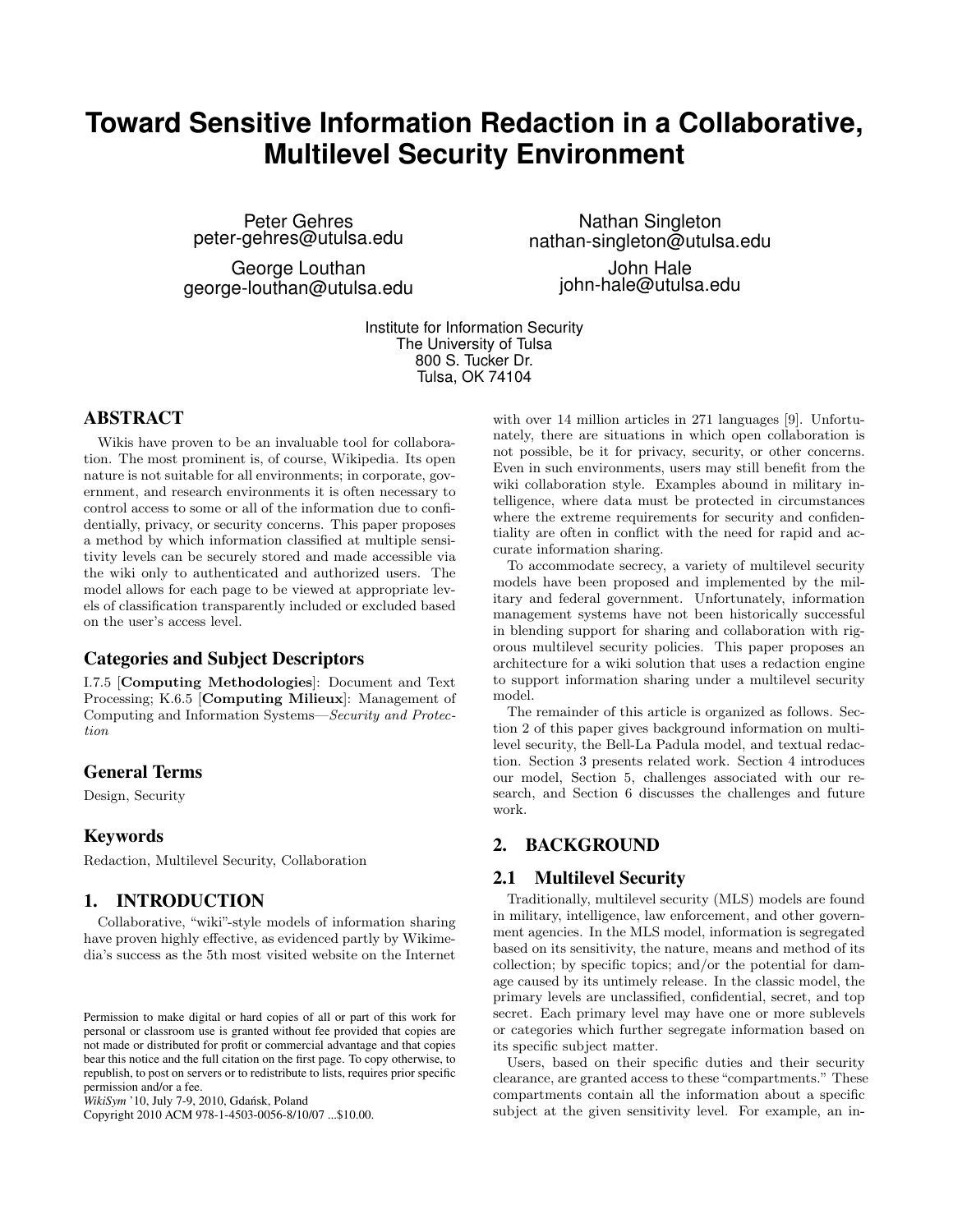dividual working on aircraft jet engines who has a secret clearance is privy to information at the secret level about the engines and data about those engines classified at lower levels, but those with secret security clearance working in unrelated fields are not permitted access to the data. An information system capable of enforcing these constraints on interconnected systems is sometimes called a cross-domain guard.

This same principle applies to industry. For example, a company developing a new aircraft engine and a new radar system for the same new aircraft, likely has personnel working on the engine who do not need access to information about the radar. However, the program manager for the new aircraft does need access to information on both the radar and engine systems. Thus, the program manager can be granted access to both compartments while others are granted access only to the specific project on which they are working. The compartmentalization of this model is fundamentally incompatible with conventional access control and security models for wikis.

## 2.2 Bell-La Padula Security Model

Our architecture draws heavily from the Bell-La Padula (BLP) security model [2]. The BLP security model was designed for MLS-style systems and specifies an environment in which users are allowed to read information at or below their highest clearance level and write information at or above their clearance level. Writing below one's clearance level is disallowed to prevent users from improperly declassifying information. In the BLP model, each object is described by a 3-tuple, [o, c, k] where o is the object being secured, c is the classification of the object and k is the set of categories, if any, under which the object is classified.

Using the aircraft example from Section 2.1, "Aircraft" is the object, "SECRET"is the classification, and "Engine" and '"Radar" are the categories. The BLP tuple for a new aircraft's engine is therefore [Aircraft, SECRET, Engine]. Likewise, the tuple for the radar is [Aircraft, SECRET, Radar]. An employee with secret clearance working on the engine has the tuple [Aircraft, SECRET, Engine]. Because BLP allows for users to read at or below their clearance level in their categories, the employee could also view data classified with the tuples [Aircraft, CONFIDENTIAL, Engine] and [Aircraft, UNCLASSIFIED, Engine]. The program manager for the new aircraft project who oversees both the radar and engine projects would be given the tuple [Aircraft, TOPSECRET, [Radar, Engine]]. This ensures that the program manager has full access to all information and data concerning both the engine and radar regardless of classification.

#### 2.3 Text Redaction

Redaction is the process of rendering a sensitive document suitable for distribution by removing sensitive information. In the MLS model, this is the removal of certain information to allow for the document to be reclassified at a lower level. Traditionally, redaction is accomplished using black markers to cover, or scissors to remove, portions of a photocopy of the document.

Hard copy redaction is easily understood and easily, if tediously, implemented. Digital redaction, on the other hand, can be difficult, requiring a multi-step process fraught with pitfalls related in part to the sometimes redundant formatting of files. Multiple types of data, including metadata, are all mixed together. The US National Security Agency states, "The complexity makes them potential vehicles for exposing information unintentionally, especially when downgrading or sanitizing classified materials" [1].

## 3. RELATED WORK

#### 3.1 Intellipedia

In 2005, the United States Intelligence Community developed its own collaborative, wiki-style repository for intelligencerelated information called Intellipedia and implemented using three distinct MediaWiki deployments [8]. Hosted on existing, secure, private and entirely separate networks accessible only to people with the appropriate clearances, Intellipedia is not available to the public [3].

Because the implementation of Intellipedia on multiple, distinct networks, a user with a high level clearance will not have access to the full wealth of information without logging in to multiple wikis. Pertinent information at all other security levels, even those a user is authorized to view, may be excluded, because the changes to a lower clearance level wiki cannot propagate to the others. This severely diminishes the advantages provided by the wiki model by requiring useful — perhaps vital — information to be manually replicated as many as three times.

#### 3.2 Tearline Wiki

Tearline Wiki (TLWiki), developed by Galois, Inc., attempts to solve the data replication problem by aggregating the wikis onto a single page with "tearlines" between the differing classifications [5]. This eliminates the need for a user to log into multiple wikis, but still requires the user to read potentially repetitive information. Further design and implementation details are unavailable due to the proprietary nature of the software.

#### 3.3 Multilevel Wiki for Cross-Domain Collaboration

Ong, et al., developed a model with a similar goal based on the Monterey Security Enhanced Architecture (MYSEA) and TWiki, a system that uses a directory structure to model hierarchical classification structures [7]. The goal of the MY-SEA project "is to provide a trusted distributed operating environment for enforcing multi-domain security policies' [6]. The authors specifically eliminated as candidates any wiki platform with a database backend in an effort to defer security decisions from the wiki itself to the filesystem layer. The model also does not specify how the multilevel information is presented to the users.

#### 4. SECUREWIKI

We propose a model capable of combining information categorized at different security levels and topics into a single so-called logical "view" representing the most complete information its viewer is allowed to access. This is done by introducing an intermediary authorization and cross-domain guard layer between the data storage and presentation portions of the wiki. Because the system builds its logical presentation (called a view) upon access rights dynamically determined on a per-user basis, it provides desirable security properties while still maintaining its usability as a collaborative tool.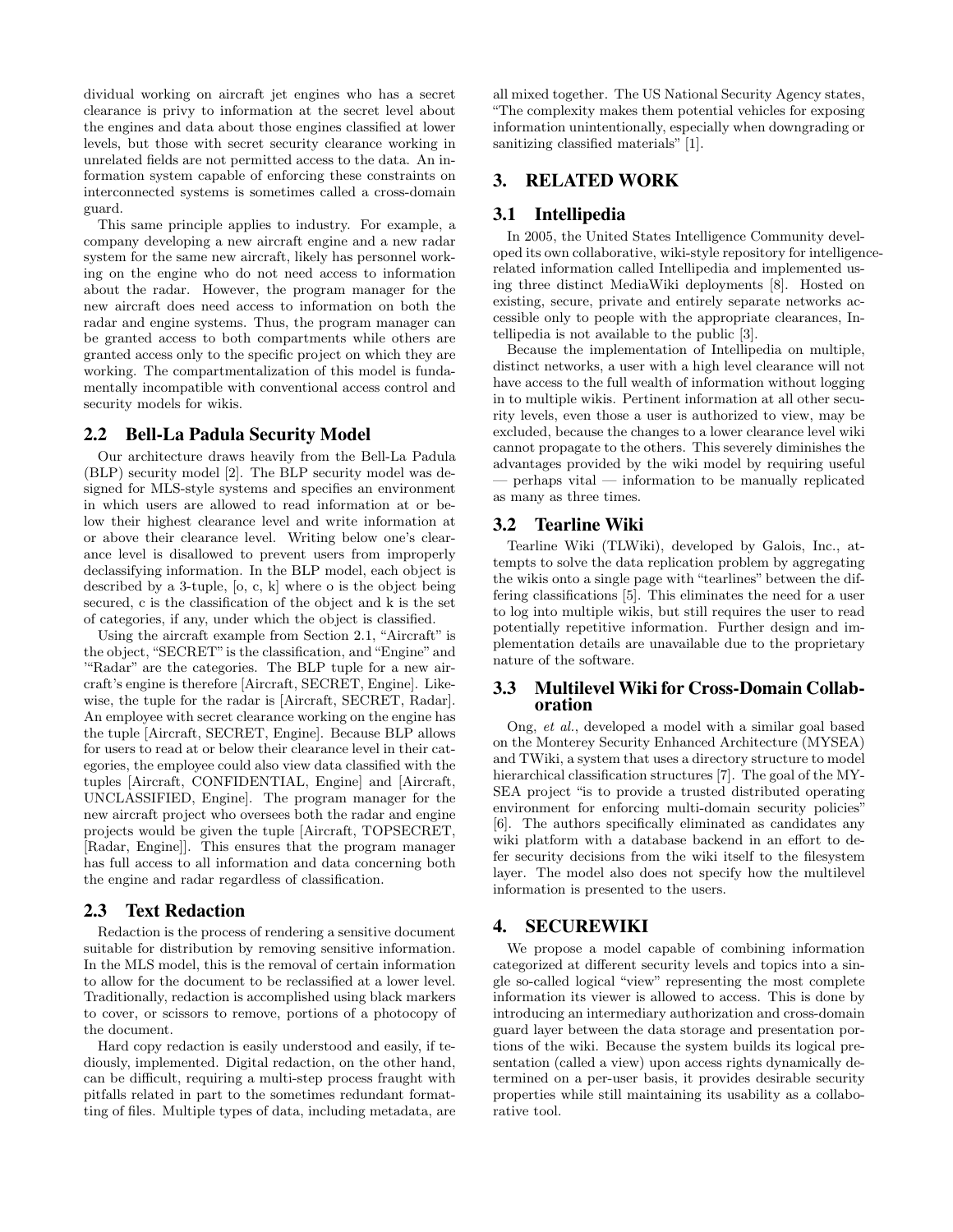

Figure 1: Architecture Overview

Each major security classification designates a data store containing all the necessary data to produce a complete wiki. As shown in Figure 1, top-secret information is stored separately from the unclassified, confidential and secret information. Like Intellipedia, then, this entails the existence of a distinct wiki for each security level. However, unlike Intellipedia, these separate wikis are dynamically combined to build a logical view of the entire knowledge base appropriate to an individual user's credentials.

#### 4.1 Redaction Model

To store the data in such a way that sensitive information is redacted from views at lower clearance levels, we advocate a model that presents data by building a view from the lowest security level and incrementally adding more sensitive data until the authorized level for the user is reached. The storage process for sensitive data, then, must extract this data as it writes changes to the lower security levels.

The writing process ensures that the sensitive data is accessible by placing references to it in the lower security data store in the form of redaction tokens. A token can represent anything from a single letter to an entire page, inclusive of pictures, links, more redaction tokens and anything else that can be specified in wiki markup language. To specify information for redaction, the user will tag the data with a classification, either at or above the user's classification level, and any categories. The system will then replace the text with a unique token and insert the redacted text into the appropriate data store.

This process is repeated layer by layer, with each layer containing only information classified at its security level as well as redaction tokens that may or may not reference information at the next higher level.

# 4.2 System Architecture

#### *4.2.1 Read Down*

Once a user has authenticated, a view is prepared specifically for that user that functions essentially like any other wiki deployment; however, although it would be right to call this view a wiki, it is more precisely an abstraction constructed as a result of a layered reading process best illustrated by example. Following through Figure 1, suppose a user with clearance at the confidential level authenticates to the SecureWiki. The user's view, built via the appropriate gatekeepers, can read from the unclassified and confidential data stores.

When the user requests a page, the view first requests the page from the unclassified data store, which contains the base (unclassified) content, and possibly references (as redaction tokens). The render module parses the unclassified version of the page looking for redaction tokens, attempting to match them with data at the next higher security level (in this case, confidential), and either accesses or redacts the associated content.

If the gatekeeper determines that the user is authorized to access information represented by a token (as is the case in this example, because the user is cleared at the confidential level), it repeats the process with the new content and any redaction tokens that content may contain, attempting to match against the next higher security level (in this case secret). Because the user is only cleared for confidential information and therefore connected to a confidential view, the secret gatekeeper will deny all requests for resolution of redaction tokens classified at the secret level, ending the process.

Once all of the information for which the user is cleared has been obtained from the data stores, the render module will render the article and display it to the user.

#### *4.2.2 Write Up*

When a user edits or adds information to the wiki he will be asked to provide a classification level and any required category descriptors. This action triggers a write operation to one or more of the data stores (see Fig. 1). By the Bell-La Padula security model, the user may not write to data stores below the user's clearance level, and thus, users with a secret clearance may not write directly to the confidential data stores.

In the event that a user feels that information he has accessed is misclassified at too low a classification level, he will have the ability to raise the classification level of the data. If a user attempts to write to a higher classification level than the user's maximum (as is allowed by Bell-La Padula), the